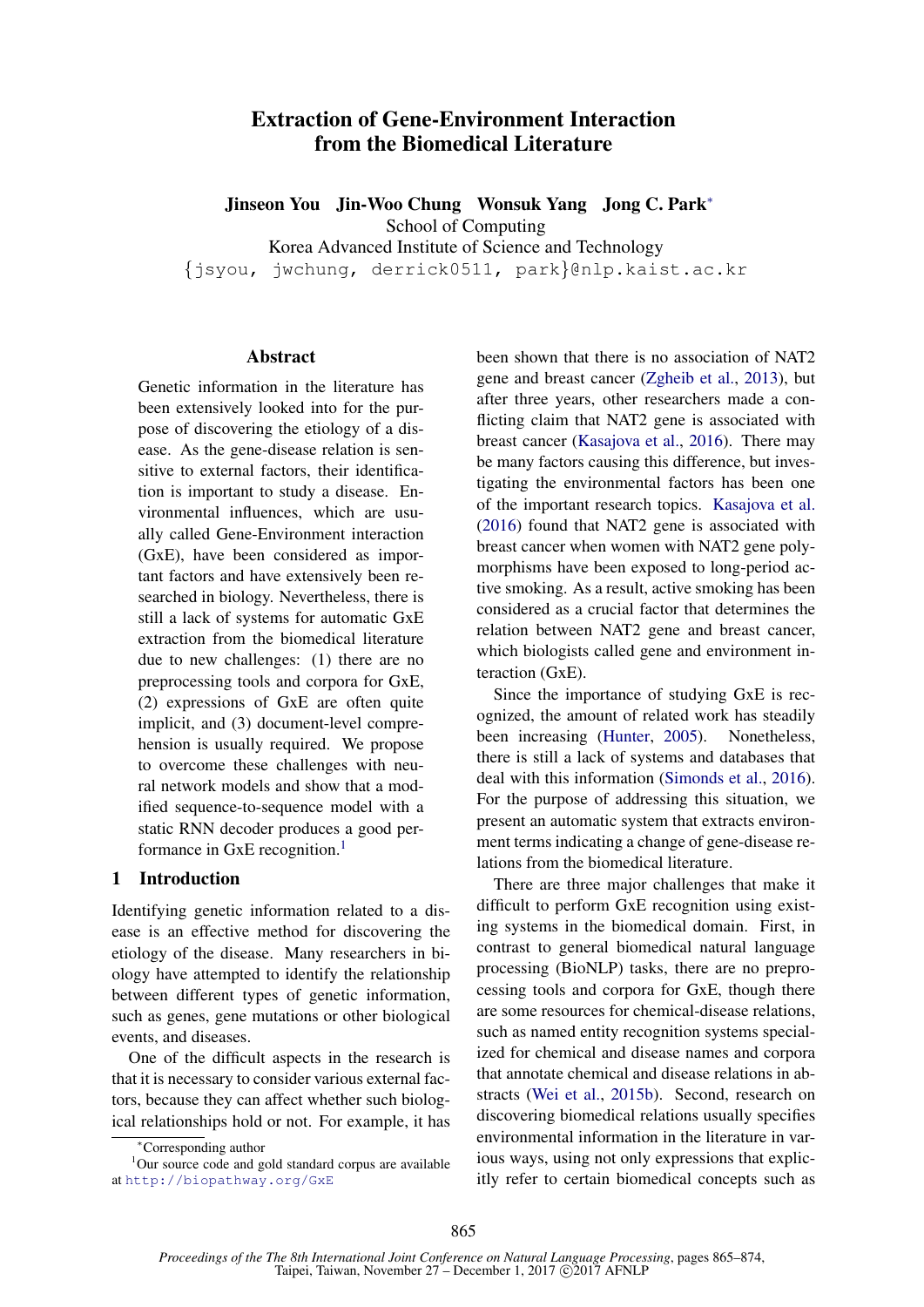pregnancy and smoking, but also statistical terms that refer to a comparison between two control groups, such as p-value and odds ratio, which are quite difficult to capture using conventional tools. Since the literature for GxE also tends to report experiment results in similar ways, the system needs to understand such implicit information to determine whether the result is meaningful or not. Third, information of this kind indicating GxE is usually not reported in a single sentence, requiring document-level comprehension of text.

To address this situation, we build an annotated corpus for GxE and develop an end-to-end system that recognizes environment information for gene-disease pairs given in single document. We exploit high-dimensional models based on neural networks to enable document-level understanding of text and to deal with the issues above. We also perform experiments with different neural network models to investigate which models are most suitable to GxE recognition.

## 2 Related work

One of the related areas that have been actively researched in BioNLP is biomedical event extraction. For example, a system was proposed in the recent shared tasks (Kim et al., 2013), attempting to extract ten biological events, with the best performance under a 0.6 F1-score. This score, however, was extremely skewed to particular event types. While all the systems showed good performance, with nearly a 0.8 F1-score, in extracting simple events such as gene expression and transcription, they showed quite poor performance for complex events such as binding and regulation. This is because, in contrast to simple events, complex events consist of more than two elements or another event. In particular, the task of extracting binding events is usually treated as finding ternary relations, where a system is supposed to recognize two biological entities together with a particular site where their binding takes place. This task is similar to our task as the relation between two entities can be changed according to the third entity. The best system for binding event extraction achieved a 0.49 F1-score.

Another recent work on dealing with complex relations in BioNLP is reading comprehension (RC), where the system is to find proper answers to given questions about a biological process within single document. For example, the

system in (Berant et al., 2014) attempts to find answers through comparisons between two graphs constructed from given documents and questions. Although the system explicitly combines biological events extracted from sentences to construct a long biological process, possibly leading to the propagation of errors, they reported fairly good performance and meaningful results, considering that it is the first attempt for document-level biological information extraction.

On the other hand, there are quite a few systems and corpora for document-level comprehension from a similar perspective in other domains, such as news articles (Hermann et al., 2015) and children's books (Hill et al., 2016). One of the recent studies, (Hermann et al., 2015), addresses the reading comprehension task for which proposed models infer missing entities. From the perspective of evaluating how well such models understand documents for answering given questions, the task is similar to the present work. In this task, neural network models were shown to be effective for processing document-level information. More specifically, they demonstrated that a variant of neural network, RNN with attention mechanism, achieved the state-of-the-art performance (Chen et al., 2016).

WikiReading is most similar to our task as it deals with inference over entities based on a sequence of tokens (Hewlett et al., 2016). The authors were inspired from the QA task, treating given properties as questions and developing models to find proper entities that could be answers to the questions. There are two types of properties in WikiReading: (1) the categorical property that requires selection among a relatively small number of possible answers and (2) the relational property that requires extraction of rare or unique answers from the document. The authors compared various types of models from simple word embedding models to sequence-tosequence models and showed that the sequenceto-sequence model gives rise to outstanding performance in both types of properties.

## 3 Task definition

## 3.1 GxE extraction

We formulate the GxE recognition task as extracting terms indicating a particular environment that is involved in a change of gene-disease relations. Figure 1 illustrates an example abstract that con-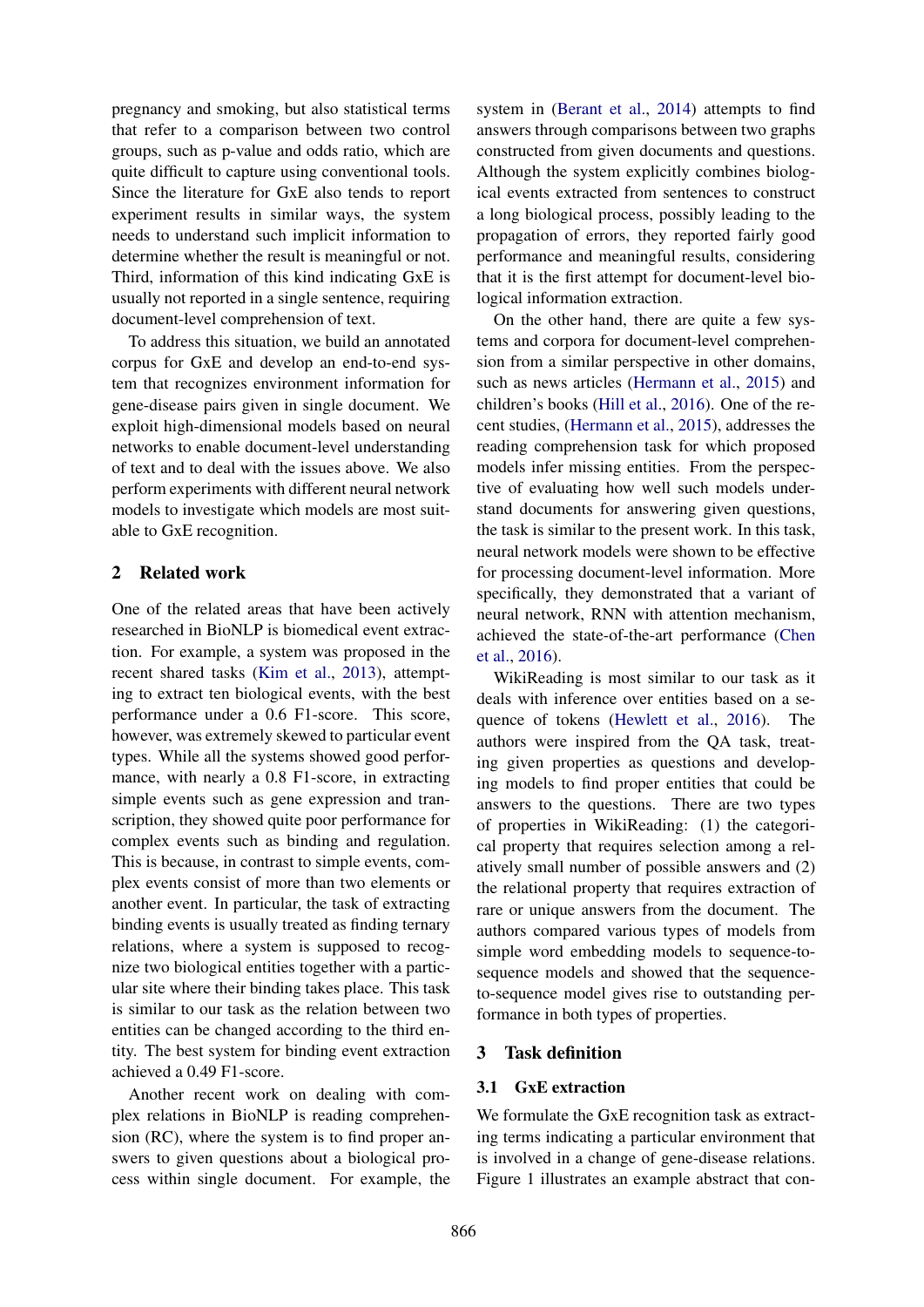#### Melatonin pathway genes and breast cancer risk among Chinese women. [PMID: 22138747]

Previous studies suggest that melatonin may act on cancer growth through a variety of mechanisms, most notably by direct antiproliferative effects on breast cancer cells and via interactions with the estrogen pathway. Three genes are largely responsible for mediating the downstream effects of melatonin: melatonin receptors 1a and 1b (MTNR1a and MTNR1b), and arylalkylamine N-acetyltransferase (AANAT). It is hypothesized that genetic variation in these genes may lead to altered protein production or function. To address this question, we conducted a comprehensive evaluation of the association between common single nucleotide polymorphisms (SNPs) in the MTNR1a, MTNR1b, and AANAT genes and breast cancer risk among 2,073 cases and 2,083 controls, using a two-stage analysis of genome-wide association data among women of the Shanghai Breast Cancer Study. Results demonstrate two SNPs were consistently associated with breast cancer risk across both study stages. Compared with MTNR1b rs10765576 major allele carriers (GG or GA), a decreased risk of breast cancer was associated with the AA genotype (OR = 0.78, 95% CI = 0.62-0.97, P = 0.0281). Although no overall association was seen in the combined analysis, the effect of MTNR1a rs7665392 was found to vary by menopausal status (P-value for interaction = 0.001). Premenopausal women with the GG genotype were at increased risk for breast cancer compared with major allele carriers (TT or TG) (OR = 1.57, 95% CI = 1.07-2.31, P = 0.020), while postmenopausal women were at decreased risk (OR = 0.58, 95%  $0.36-0.95$ ,  $P = 0.030$ ). No significant breast cancer associations were found for variants in the AANAT gene. These results suggest that common genetic variation in the MTNR1a and 1b genes may contribute to breast cancer susceptibility, and that associations may vary by menopausal status. Given that multiple variants in high linkage disequilibrium with MTNR1b rs76653292 have been associated with altered function or expression of insulin and glucose family members, further research may focus on clarifying this relationship.

Figure 1: An illustrated abstract describing GxE for lung cancer. In this figure, gene and disease are shown in blue and red, respectively. Expressions in bold-face are targeted environment terms. Sentences highlighted in gray are the evidence supporting the claim that an association between MTNR1a and breast cancer is changed by menopausal status.

| <b>Environment type</b>    | <b>Example</b>       |
|----------------------------|----------------------|
| Energy balance             | dietary factors,     |
|                            | physical activity    |
| Lifestyle                  | smoking, alcohol,    |
|                            | breastfeeding        |
| Exogenous hormones         | HRT, OC use          |
| Endogenous hormones        | menopausal status,   |
|                            | age of menarche      |
| Chemical environment       | grilled foods/meats, |
|                            | heterocyclic amines  |
| Drugs/treatment            | statin, NSAIDS       |
| Infection and inflammation | helicobacter pylori, |
|                            | autoimmune disease   |
|                            | x-rays,              |
| Physical environment       | sun exposure         |

Table 1: The list of biological environment types (Simonds et al., 2016)

tains information about GxE for breast cancer, where gene and disease names are shown in blue and red, respectively (Wei et al., 2015a; Lee et al., 2016). There are four types of genes (MTNR1a, MTNR1b, AANAT, insulin) and two types of diseases (breast cancer, cancer). Therefore, we consider twelve gene-disease combinations for which our system attempts to find environment terms from the abstract. As an example of environment terms, it is claimed in the abstract that the association between MTNR1a and 1b genes and breast cancer may vary to *menopausal status*. Sentences highlighted in gray are the evidence supporting the claim. Expressions in bold-face are targeted environment terms to be extracted by our system.

Our model is given the abstract marked with genes and diseases, and considers each unique gene-disease combination, one at a time, to find its environment terms. For example, if we want to consider the combination of MTNR1a and breast cancer, the input is the abstract marked only with these two entities, without other entities marked such as MTNR1b or AANAT. We used two stateof-the-art named entity recognizers (Wei et al., 2015a; Lee et al., 2016) to identify gene and disease names from a given abstract. For each combination, we consider the following four cases: (1) the combination consists of an unassociated genedisease pair, not affected by an environment; (2) although the combination consists of a pair that is basically unassociated, it becomes associated due to a particular environment; (3) the combination consists of an associated pair but it is not affected by an environment; and (4) the combination consists of an associated pair and the degree of its association is changed by an environment. Our system is trained to choose the most proper environment term for a given combination in cases (2) and (4), but not to choose any term in cases (1) and (3).

#### 3.2 Corpus

For experimental data, we collected 253 raw abstracts that are taken from review papers on GxE for diverse diseases (Simonds et al., 2016; Dunn et al., 2011; DiGangi et al., 2013; Iyegbe et al., 2014; Hunter, 2005). To establish the gold stan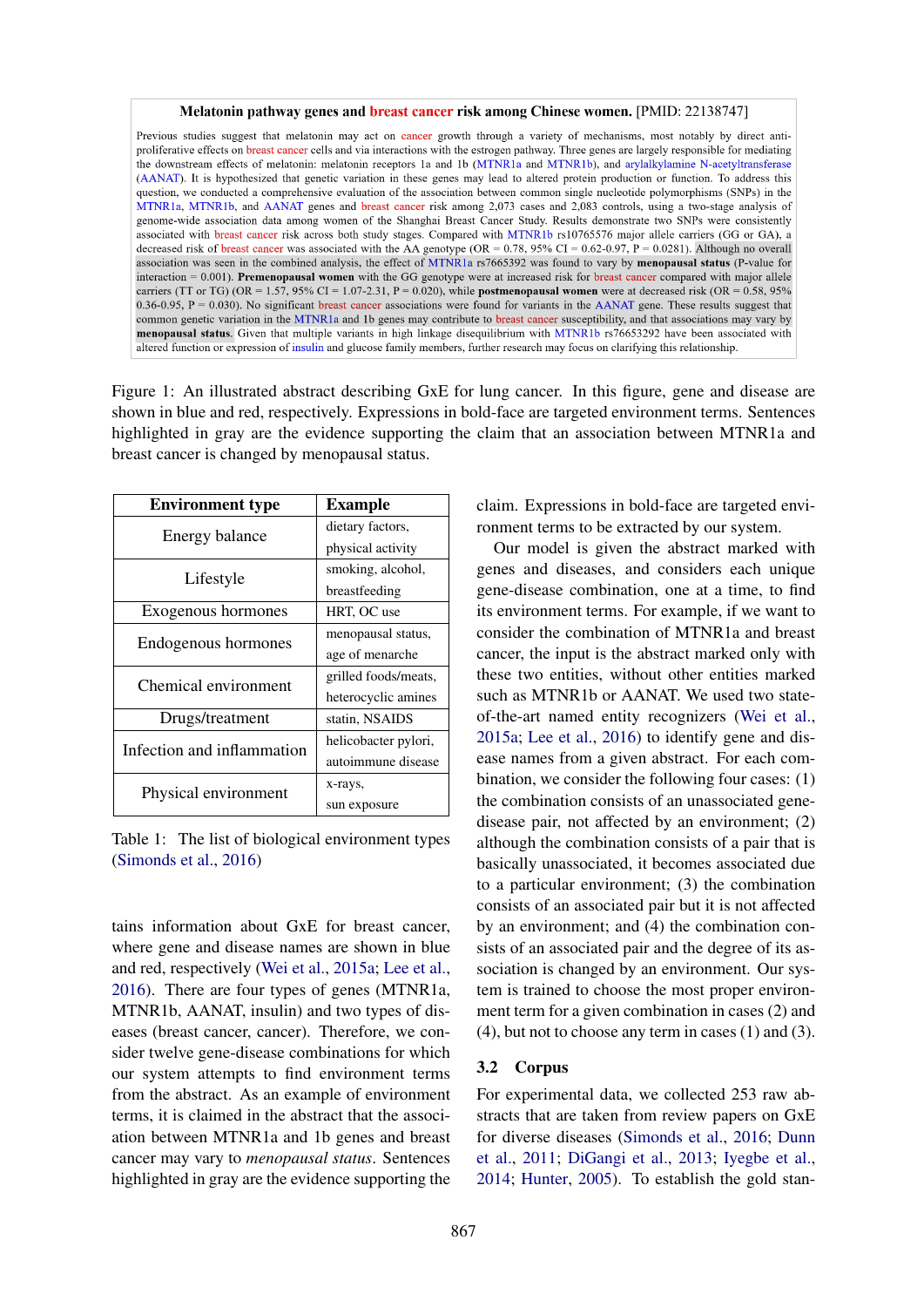dard data to train and test the system, we manually annotated the biological environments that should be extracted. For the clear definition of an environment, we only annotated the terms that can be categorized into one of the types in Table 1 and that are clearly reported as associated with genedisease relations in the abstract.

Annotation was conducted by two experts in bioinformatics, who were given abstracts marked with gene and disease names. They did not annotate combinations consisting of entities that are incorrectly recognized by the named entity recognizer (i.e., entities that are neither gene nor disease). For each abstract, one annotator read the entire body of its text and annotated terms referring to an environment that is involved in a given combination of gene and disease, and then another annotator validated its correctness, in a way similar to other annotation tasks in BioNLP (e.g., Berant et al. 2014). The agreement on annotated environment terms between the two annotators is 0.81. If they did not agree on a certain annotation, they had a discussion on the disagreement and resolved it afterwards. The corpus contains a total of 1,429 combinations of unique genes and diseases. Among them, 341 combinations are annotated as being affected by environment, i.e., they are linked to some environment terms annotated in the same abstract.

## 4 Method

We use two types of models, a feature-based model and an neural-based model, that could be applied to document-level understanding of relations between entities in order to investigate which models are suitable to GxE recognition and whether or not there are important issues particularly in this new task. There are three variants based on the neural-based model: (1) an attentive reader (Hermann et al., 2015), (2) a sequence-tosequence model (Sutskever et al., 2014), and (3) a static RNN decoder. We envision that different characteristics of these models would lead to different performance, according to the types of task.

In our experiment, the three models relied neither on any prior knowledge nor on external tools for collecting candidate environment terms. Even though such words as 'smoking' or 'alcohol' can be considered to have a higher probability to be a biological environment than other words, we did not use such information to prevent error propagation and to investigate the possibility of handling newly introduced terms.

#### 4.1 A feature-based model

We combined two models proposed by Chen et al. (2016) and Xu et al. (2016): a model that adapts an entity-centric approach to the RC task, and a feature-based model that extracts chemicaldisease relations on a document level.

Inspired by these two models, we use the following feature sets that we expect are suitable to our task. We describe each feature in detail below, where *g*, *d*, and *e* indicate gene terms, disease terms, and candidate environment terms, respectively: (1) shortest distance from *e* to *g* and *d* in the abstract, (2) whether *e* and *g* pair in the same sentence, (3) whether *e* and *d* pair in the same sentence, (4) whether *e*, *d*, and *g* pair in the same sentence, (5) whether *e* is included in MeSH (Medical Subject Headings) terms, (6) the frequency of *e* in an abstract, (7) the frequency of *e* in all abstracts, (8) whether *e* and *g* are connected by the dependency parser (De Marneffe et al., 2006), and (9) whether *e* and *d* are connected by the dependency parser (De Marneffe et al., 2006).

Using these features, the model tried to classify all terms that are present in the abstract. If the model assigns 1 to a term, we regard it as an environment. If the model classifies all terms for a particular gene-disease combination as 0, we assume that there is no environment for this combination in the abstract.

### 4.2 An neural-based model

We propose three neural-based models; 1) an attentive reader, 2) a sequence-to-sequence model, and 3) a static RNN decoder. The three models comprise two parts: converting text to vector representation, called encoding, and predicting the vector to answer, called decoding. The encoding is the same in all the three models. We look over the encoding and then compare each decoding part of the three models.

#### 4.2.1 Encoding

Our encoding with attention is based on the model proposed by Chen et al. (2016), which shows better performance than any other encoders. The model runs in two steps, text encoding and attention, described in detail as follows.

**Text encoding:** All words are mapped to  $d$ dimensional vectors using the PubMed/PMC word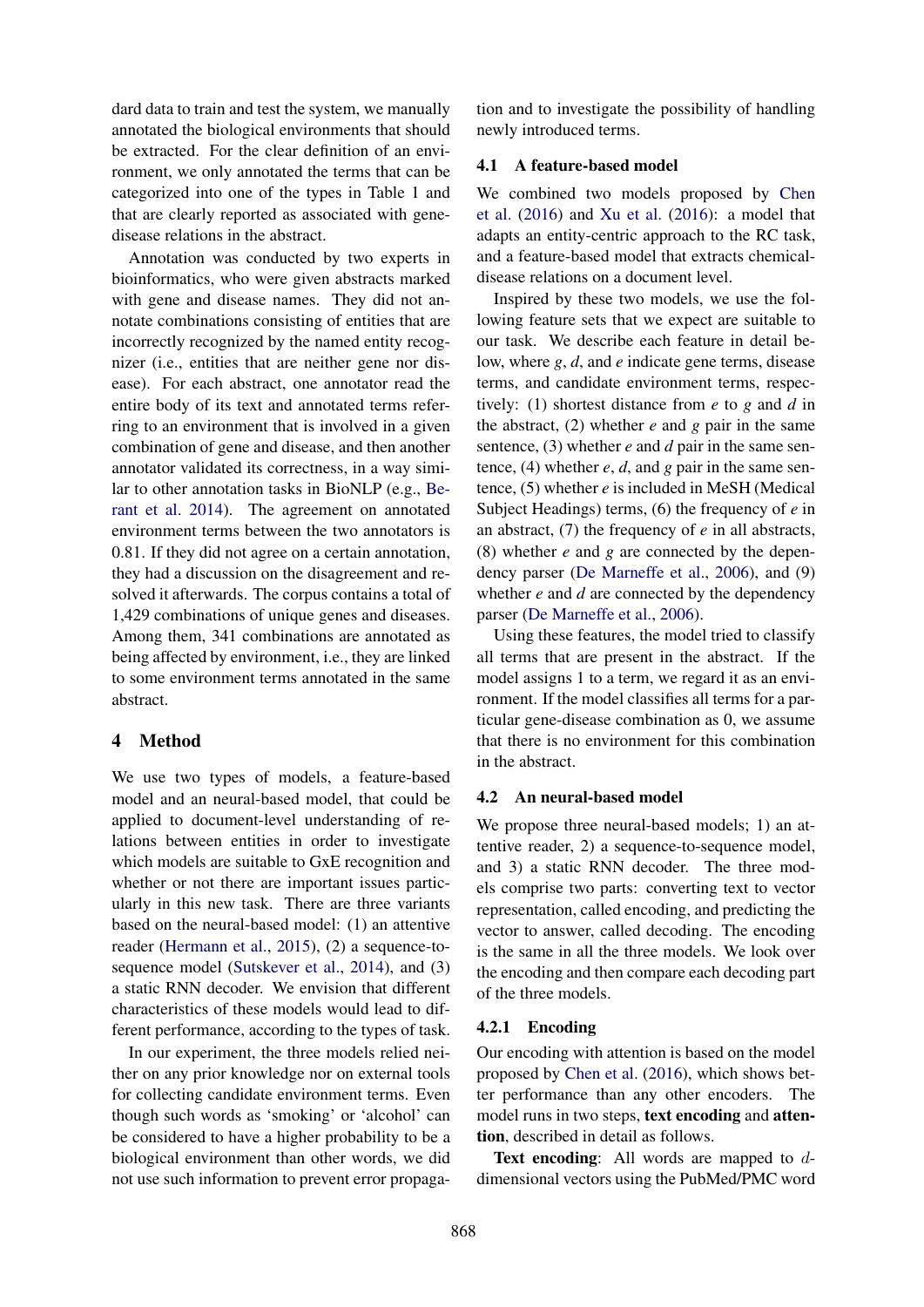embedding model (Pyysalo et al., 2013) with a limited dictionary size  $(V)$ . We include special tokens, '<NOE>', that stands for no environment terms for the combination and '<UNK>', that stands for terms that are not included in the dictionary. The sequence of words in an abstract excluding stop words and special characters is encoded as  $\mathbf{p}_1, ..., \mathbf{p}_m \in \mathbb{R}^d$  where m is the number of words in the abstract. Then, we pass the sequence  $p_1, ..., p_m$  to bi-directional RNN:

$$
\overrightarrow{\mathbf{h}_i} = RNN(\overrightarrow{\mathbf{h}}_{i-1}, \mathbf{p}_i) \in \mathbb{R}^h, i = 1, ..., m
$$

$$
\overleftarrow{\mathbf{h}_i} = RNN(\overleftarrow{\mathbf{h}}_{i+1}, \mathbf{p}_i) \in \mathbb{R}^h, i = m, ..., 1
$$

$$
\tilde{\mathbf{p}_i} = concat(\overrightarrow{\mathbf{h}_i}, \overleftarrow{\mathbf{h}_i}) = \begin{bmatrix} \overrightarrow{\mathbf{h}_i} \\ \overleftarrow{\mathbf{h}_i} \end{bmatrix} \in \mathbb{R}^{2h}, i = 1, ..., m
$$

where  $h$  is the dimension of hidden units of RNN.

From  $\mathbf{p}_1, ..., \mathbf{p}_m$ , the model extracts marked gene and disease names. Let the set of gene names be  $\{g_1, \ldots, g_n\}$  where *n* is the number of gene names in the abstract. Let the set of disease names be  $\{d_1, ... d_l\}$  where l is the number of disease names in the abstract. Then, we make the gene-disease combination vector c by elementwise summation of concatenated vectors:

$$
\mathbf{c} = \mathbf{W}_c^T (\begin{bmatrix} \mathbf{g}_1 \\ \mathbf{d}_1 \end{bmatrix} \oplus \begin{bmatrix} \mathbf{g}_2 \\ \mathbf{d}_1 \end{bmatrix} \dots \oplus \begin{bmatrix} \mathbf{g}_n \\ \mathbf{d}_l \end{bmatrix})
$$

where  $\mathbf{W}_c \in \mathbb{R}^{2d \times 2h}$  is the weight vector for gene and disease.

Attention: In order to enable the model to focus more on evidence for identifying environment terms in the abstract, we used the attention mechanism. In the QA task, the vector of questions is projected to a document for calculating the probability of relevance degree between a question and a document. Likewise, we project the gene-disease combination vector (c) to the sequence of word vectors  $(\tilde{\mathbf{p}}_1, ..., \tilde{\mathbf{p}}_m)$ . We applied a bilinear term, a variant of attention mechanism, to combine the combination vector and the sequence of vectors:

$$
\mathbf{a} = softmax(\mathbf{c}^T \mathbf{W}_b \mathbf{\tilde{p}}_i), i = 1, ..., m
$$

where  $\mathbf{W}_b \in \mathbb{R}^{2h \times 2h}$ .

And then, we generated an attention vector by summation of projecting the bilinear term to the sequence of vectors:

$$
\tilde{\mathbf{a}} = \sum_{i} \mathbf{a} \tilde{\mathbf{p}}_{i}, i = 1, ..., m
$$



Figure 2: An overview of each decoding part in three models

#### 4.2.2 Decoding

In this section, we describe each decoding of the three models. Figure 2 illustrates an overview of three models.

#### (a) An attentive reader

By mapping the attention vector  $(\tilde{a})$  to vocabulary, we compute output vector  $(o_a)$  as follows,

$$
\mathbf{o}_a = \mathbf{W}_a^T \tilde{\mathbf{a}}
$$

where  $\mathbf{W}_a \in \mathbb{R}^{2h \times V}$ :

We choose terms that come from their conjunction showing the top values of the output vector and that are represented in the abstract, and consider them as environment. However, if the top value of the output vector indicates '<NOE>', we conclude that there is no environment.

#### (b) A sequence-to-sequence model

A decoder in the sequence-to-sequence model dynamically generates tokens from '<SOE>' (start of token) to '<EOE>' (end of token). The model is based on a previous hidden vector, a previous token vector and an encoding vector that is an output vector of the encoding. The previous token vector is computed by projecting a token generated in previous time step to an embedding layer. We try to set the attention vector  $(\tilde{a})$  to the encoding vector as we expect that the attention vector is more properly tuned to extract terms depending on the gene-disease combinations than the original encoding vector:

$$
\mathbf{t}_{i-1} = \mathbf{W}_e^T o_{i-1}
$$

$$
\mathbf{y}_i = RNN(\overrightarrow{\mathbf{h}}_{i-1}, \mathbf{t}_{i-1}, \tilde{\mathbf{a}}) \in \mathbb{R}^{2h}, i = 1, ..., e
$$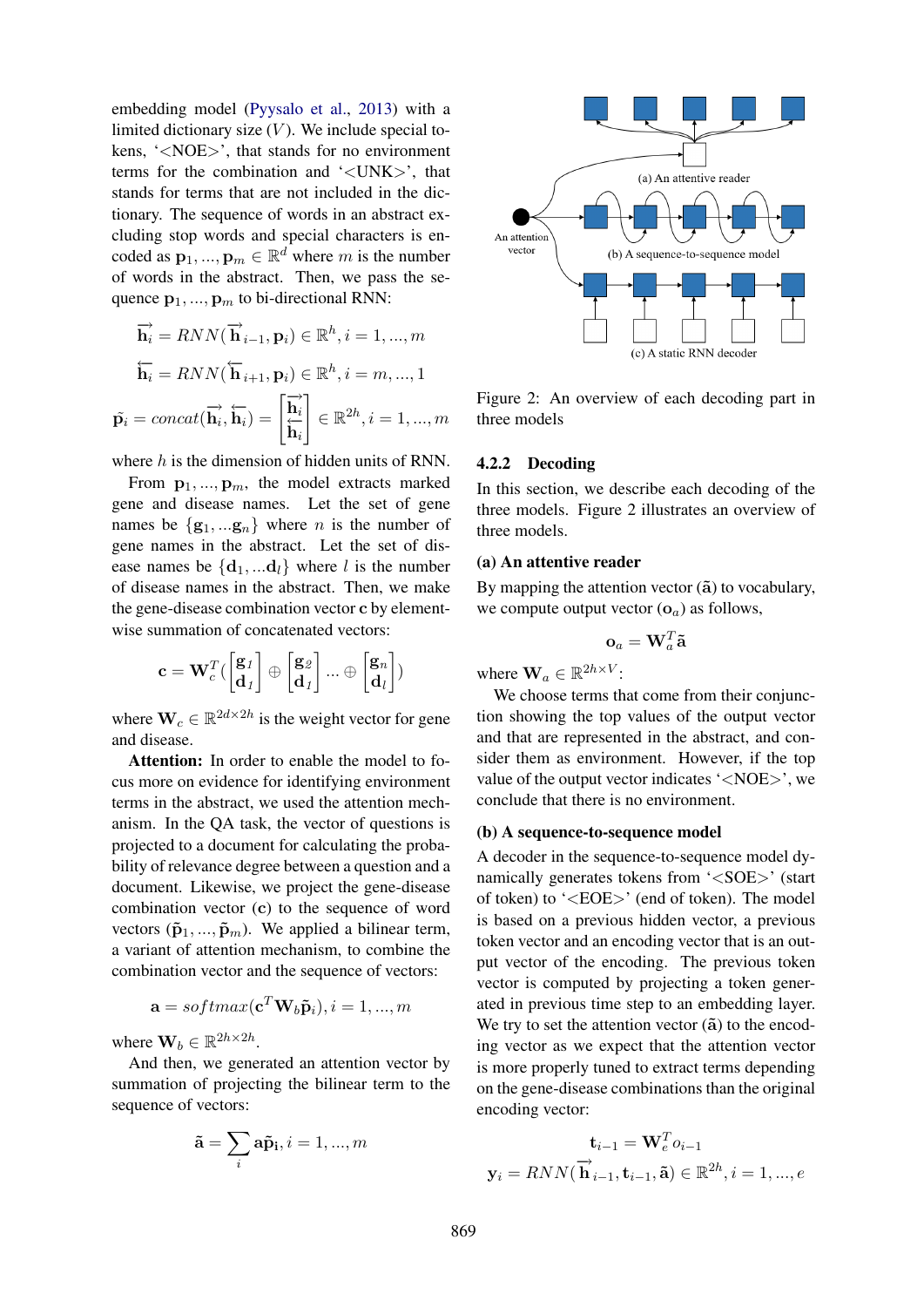where e is the number of environment terms and  $\mathbf{W}_e^T$  is an embedding layer.

$$
o_i = argmax(\mathbf{W}_s^T \mathbf{y}_i), i = 1, ..., e
$$

where  $\mathbf{W}_s^T \in \mathbb{R}^{2h \times V}$ . The  $o_i$  is the index of the vocabulary and a sequence of tokens,  $(o_{1,\ldots,e})$ , is regarded as environment terms predicted by the model.

If the first decoding token indicates '<NOE>' in the output sequence, we assume that there is no environment.

#### (c) A static RNN decoder

As a modification to the sequence-to-sequence model, we suggest that the model uses a static RNN decoder, which does not use a previous token vector  $(t_{i-1})$ . In particular, the model used randomly normalized token vectors. Because the model is needed to set the length of the decoder in advance, it seems to statically generate environment terms, which is an outstanding feature in comparison to the sequence-to-sequence model. Because our answer tokens are usually atomic and spread over the abstract, the previous output state, which is usually used when making a long sequence of tokens, is not useful for our task.

$$
\mathbf{y}_i = RNN(\overrightarrow{\mathbf{h}}_{i-1}, \mathbf{t'}_i, \mathbf{\tilde{a}}) \in \mathbb{R}^{2h}, i = 1, ..., e'
$$

where  $e'$  is the number of environment tokens that is set in advance.

$$
o_i = argmax(\mathbf{W}_r^T \mathbf{y}_i), i = 1, ..., e'
$$

where  $\mathbf{W}_r^T \in \mathbb{R}^{2h \times V}$ . The  $o_i$  is the index of the vocabulary and a sequence of tokens,  $(o_{1,\ldots,e'},)$ , is regarded as environment terms predicted by the model.

Similar to the sequence-to-sequence model, if the first decoding token indicates '<NOE>' in the output sequence, we assume that there is no environment.

#### 5 Experiments

#### 5.1 Corpus statistics

In the 253 abstracts that report the presence of GxE, 341 out of 1429 gene-disease combinations show a relationship and are considered affected by environment. Table 2 provides some statistics of the dataset. There are a total of 247 types of gene and 106 types of disease. In an abstract,

| Category                     | #     |  |
|------------------------------|-------|--|
| Types of genes               | 267   |  |
| Types of diseases            | 106   |  |
| Avg. # of tokens             | 304.1 |  |
| Avg. # of sentences          | 10.4  |  |
| Avg. # of environment tokens | 2.7   |  |
| Min. # of environment tokens | 1     |  |
| Max. # of environment tokens | 15    |  |
| Avg. # of environments       | 1.4   |  |
| per combination              |       |  |
| Min. # of environments       | 1     |  |
| per combination              |       |  |
| Max, # of environments       | 8     |  |
| per combination              |       |  |

Table 2: Data statistics of the GxE dataset. All values are based on the statistics from the entire dataset.

there are about 304 tokens and 10 lines on average. Also, the average number of environment tokens is about 3 and the maximum number is 15. Assuming that the combination shows GxE in an abstract, the average number of unique environments per combination is 1.4. From the statistics, we see that the environment is made of just one or two words and that the combinations showing GxE appear rarely.

In order to balance positive and negative values, we randomly sampled 146 combinations from almost 1000 redundant combinations that do not show GxE, and abstracts with a total of 487 combinations were given as input to the system. The input is already marked with gene and disease, and the annotated gold standard environment term was used as the target answer. We randomly selected 80% of the dataset (389) and used them for training, 10% for validation (49), and 10% for test (49).

### 5.2 Setup

For training the proposed model, we set common parameters empirically as follows. According to a given embedding model, the dimension of word vectors is 200. We built a dictionary using the most frequent 2.5K words. And we split sentences using the tool (Kazama and Tsujii, 2003) and tokenized the sentences using the supporting tool in BioNLP Shared Task  $2011^2$ , where both tools are specialized to BioNLP.

<sup>2</sup>https://github.com/ninjin/bionlp\_ st\_2011\_supporting/blob/master/tools/ GTB-tokenize.pl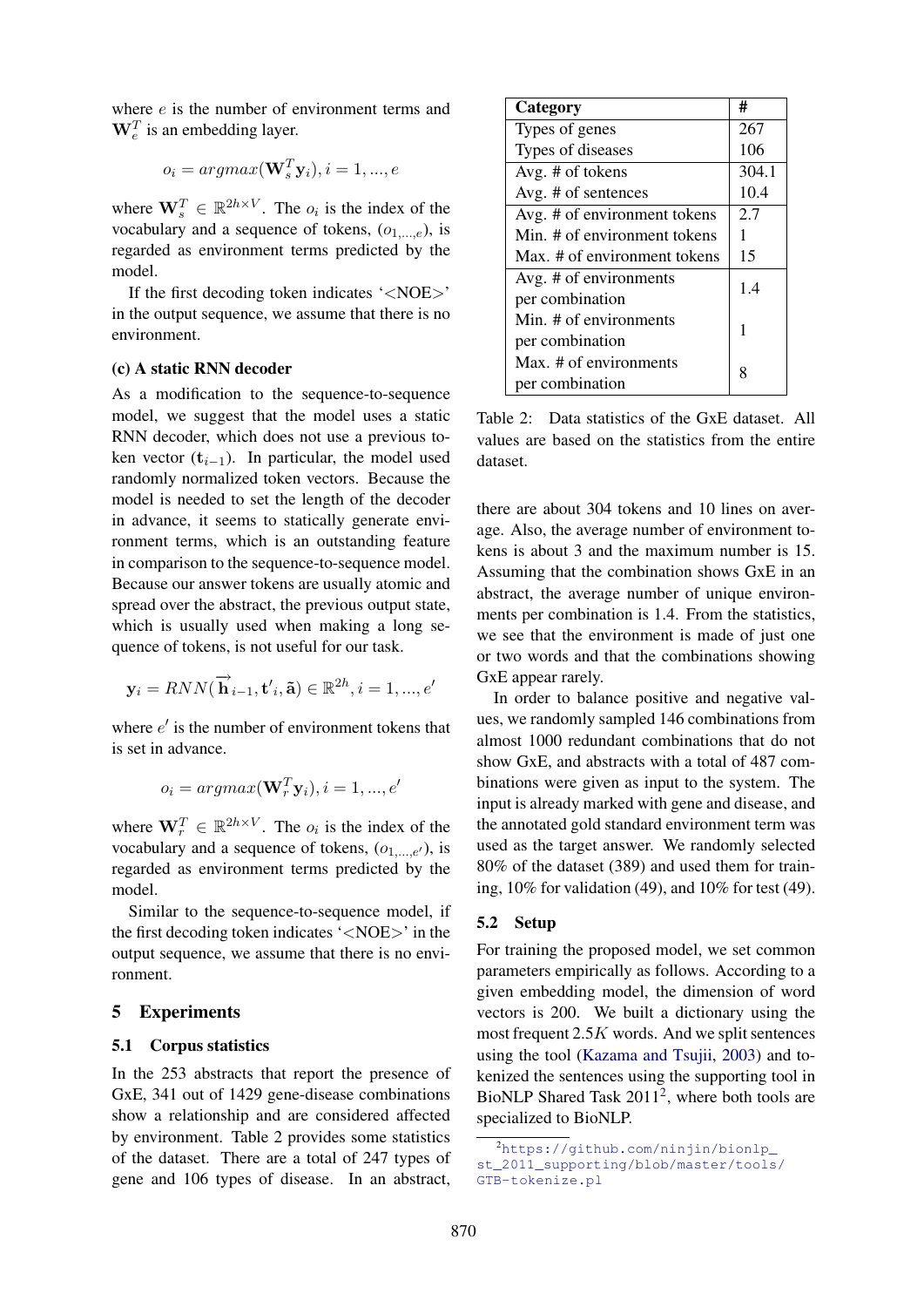| Model                                      | P     | R     | F1    |
|--------------------------------------------|-------|-------|-------|
| Baseline model (DT)                        | 0.157 | 0.172 | 0.152 |
| Baseline model (SVM)                       | 0.279 | 0.274 | 0.275 |
| Baseline model (RF)                        | 0.204 | 0.196 | 0.196 |
| Baseline model (GB)                        | 0.1   | 0.123 | 0.095 |
| Baseline model (AB)                        | 0.168 | 0.155 | 0.153 |
| $RNN$ reader (top-5)                       | 0.321 | 0.359 | 0.338 |
| Attentive reader (top-5)                   | 0.362 | 0.373 | 0.366 |
| Attentive reader (top-10)                  | 0.290 | 0.542 | 0.378 |
| Attentive reader (top-15)                  | 0.283 | 0.639 | 0.390 |
| Attentive reader (top-20)                  | 0.214 | 0.670 | 0.324 |
| Seq2seq model<br>(basic encoding)          | 0.305 | 0.298 | 0.301 |
| Seq2seq model<br>(attention encoding)      | 0.322 | 0.319 | 0.320 |
| Static RNN decoder<br>(basic encoding)     | 0.484 | 0.389 | 0.426 |
| Static RNN decoder<br>(attention encoding) | 0.450 | 0.380 | 0.409 |

Table 3: The performances of different models on GxE recognition. P and R stand for precision and recall, respectively. DT, SVM, RF, GB and AB stand for Decision Tree, Support Vector Machine, Random Forest, Gradient Boosting, and AdaBoost, respectively. The RNN reader indicates attentive reader without attention encoding.

The baseline models followed the initial parameter setting of a machine learning framework, *sklearn*<sup>3</sup> . We tried to change the parameter setting, without any significant difference in performance.

In the attentive reader and the static RNN decoder, we used LSTM (Hochreiter and Schmidhuber, 1997), a variant of the RNN model, and set the hidden size and dropout rate of RNN to 64 and 0.5, respectively. On the other hand, the sequenceto-sequence model used GRU (Cho et al., 2014), another variant of the RNN model, and we set the hidden size of 64 and dropout rate of 0.5. In the case of the static RNN decoder, it is necessary to set the length of the model due to a static attribute. Therefore, we evaluated the performance of the model according to the length, and we found that the model with a length of 25 performs best.

All weights of three models are initialized from Gaussian distribution with 0 mean and 0.01 STD. At each update, we randomly sampled a minibatch of 16, and the attentive reader, sequenceto-sequence model, and static RNN decoder used the Adam algorithm (Kingma and Ba, 2015) with 0.0001, 0.001, and 0.01 learning rates for optimization, respectively. Except for the attentive reader, we additionally used l2 regularizations. And we clipped the gradients when the norm of the gradients exceeds 10. We ran all neural network models up to 100 epochs.

We implemented the proposed neural network models using *TensorFlow*<sup>4</sup> .

#### 5.3 Results

The overall performance of our proposed models is shown in Table 3. We ran each model 10 times independently, and reported average scores in the table. Among others, it shows that it is hard to detect environment terms with featurebased models and that it is necessary to use highdimensional models such as deep neural network. It also shows that the static RNN decoders outperform other models. It is an interesting result because, contrary to our result, the sequence-tosequence model showed outstanding performance in WikiReading, which is the most similar task to ours. The fact that the static RNN decoder shows best performance is probably due to the characteristics of our corpus where environment tokens are more widespread and atomic.

If the reader model and the sequence-tosequence model use attention as demonstrated in other studies, it shows higher performance than the model without attention. On the other hand, the static RNN decoders show a different case, in that our proposed attention seems to hamper the model in exactly extracting the environment.

In order to monitor how performance varies to the choice of top- $k$  values, we evaluated the attention model with different top- $k$  values ( $k =$  $5, 10, 15, 20$ ). When we increase k values, recall increases and precision decreases. Overall, precision of the static RNN decoder is found better than that of the other models. On the other hand, the attentive reader model shows outstanding performance in extracting all relevant environment tokens.

#### 5.4 Analysis

The baseline models mainly show F1-scores under 30, which are worse than we expected. Among them, SVM outputs skewed results, failing to find any environment terms, and classifying all test data to '<NOE>'. As a result, its performance depends on the number of input data showing no environment terms, which explains why the model shows even precision and recall. In contrast to SVM, the other two models can detect environ-

<sup>3</sup>http://scikit-learn.org

<sup>4</sup>https://www.tensorflow.org/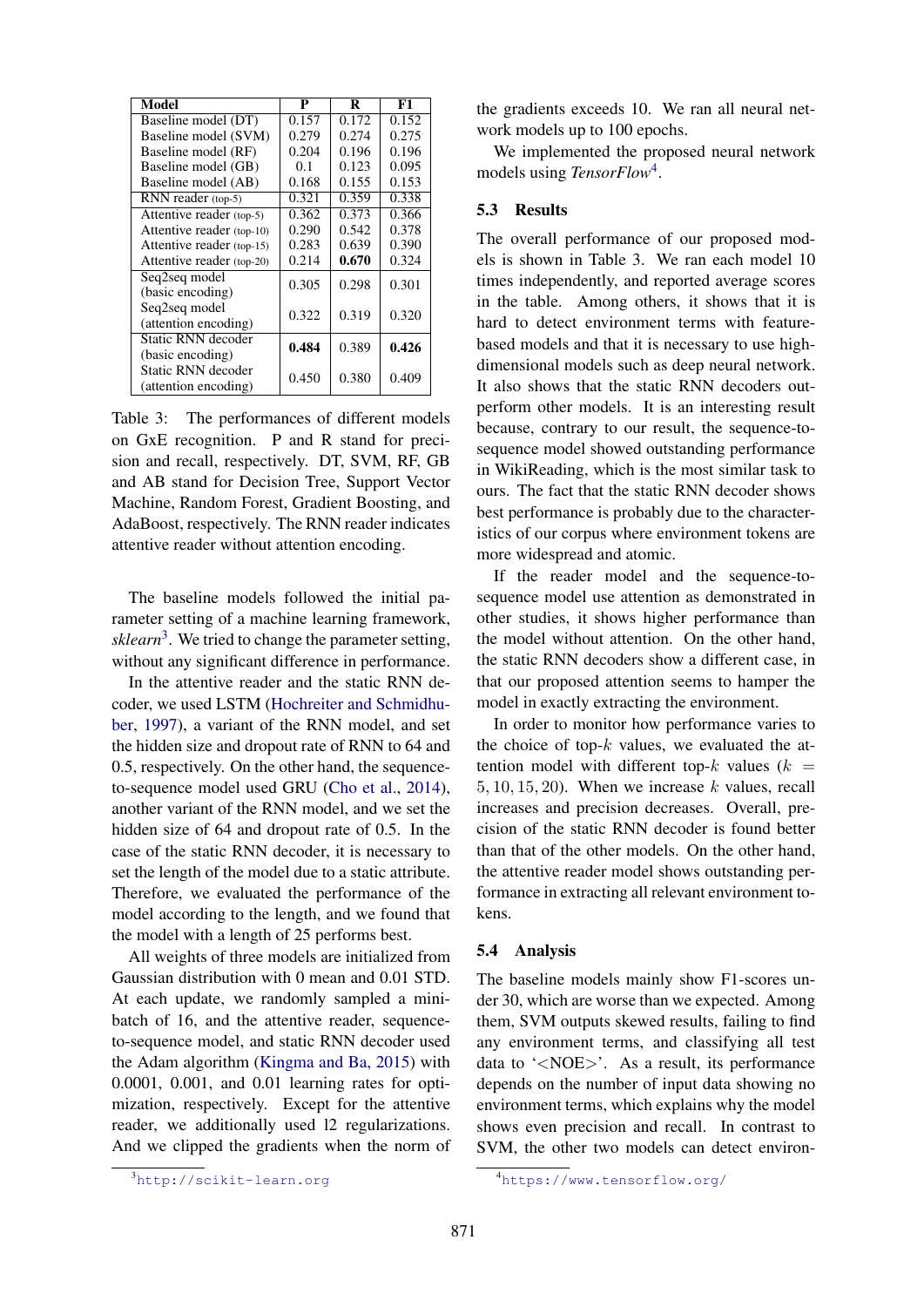| Polymorphisms in CRHR1 and the serotonin transporter loci: gene x gene x environment<br>interactions on depressive symptoms. [PMID: 20029939]                     |             |                                                      |  |  |
|-------------------------------------------------------------------------------------------------------------------------------------------------------------------|-------------|------------------------------------------------------|--|--|
| These data suggest that G x E interactions predictive of depressive symptoms may be differentially sensitive to levels<br>of childhood trauma                     |             |                                                      |  |  |
| attentive reader                                                                                                                                                  | seq2seq     | static RNN decoder                                   |  |  |
| high history low status $\langle$ UNK $\rangle$ levels current hormone stress                                                                                     | $<$ UNK $>$ | $\langle$ UNK $\rangle$ childhood levels high trauma |  |  |
| Peroxisome proliferator-activated receptor-alpha (PPARA) genetic polymorphisms and<br>breast cancer risk: a Long Island ancillary study. [PMID: 18586686]         |             |                                                      |  |  |
| but there was some evidence of interaction between PPARA variants and <b>aspirin use</b> , defined as <b>use at least once per</b><br>week for 6 months or longer |             |                                                      |  |  |
| attentive reader                                                                                                                                                  | seq2seq     | static RNN decoder                                   |  |  |
|                                                                                                                                                                   |             |                                                      |  |  |

Table 4: Results of experiment with four proposed models. Words in red and blue indicate disease and gene names, respectively, and the words in bold-face indicate environment terms.

ment terms, but they also identify irrelevant tokens as environment terms in most cases.

In order to analyze how differently the proposed models output, we select three proposed models showing the best performance, the attentive reader, the sequence-to-sequence model (attention encoding), and the static RNN decoder (basic encoding) among them, and show the result of experiments for two abstracts. In Table 4, the first row represents a partial content of the abstract and the second row represents the results. We show a sequence of tokens in the attentive reader as much as possible, and the sequence is ordered by scores. On the other hand, a sequence of tokens in the sequence-to-sequence model and static RNN decoder is ordered in which they were made in the decoding part.

The first example in Table 4 provides GxE for two genes, where we ask our models to extract environment tokens for *serotonin transport* and *depressive symptoms*. Although the three models failed to identify all answer tokens, the static RNN decoder shows better performance than the others. In tokens extracted by the attentive reader, there are not only answer tokens but also error tokens, which results in decreasing the performance. These weaknesses sometimes work as an advantage for the cases with many environment terms as shown in the abstract in the second example.

In the second example, the number of tokens is bigger than that in the first example. Interestingly, the performance of the attentive reader and that of the static RNN decoder are reversed. Although there are many answer tokens, the static RNN decoder seems to extract minimal tokens. On the other hand, the majority of tokens extracted by the



Figure 3: Performance of the two models, the attentive reader and the static RNN decoder model, according to the number of environment tokens. X-axis and Y-axis represent the number and F1 score, respectively.

attentive reader are included in answer tokens.

As shown in Table 4, the static RNN decoder models work better in extracting a small number of tokens. On the other hand, the attentive reader is suitable to the data with a large number of tokens. And the choice of  $k$  seems an important factor to affect the performance of the attentive reader. In order to see that the observations are common, we compared F1-scores of three models, the attentive reader (top-5 and top-20) and the static RNN decoder, according to the number of environment tokens.

Figure 3 presents the change of F1-score when the number of environment tokens varies. When the number is smaller than 2, the static RNN decoder works best. While the static RNN decoder is sensitive to the number, the attentive reader (top-5) shows stable performance. Therefore, the attentive reader (top-5) shows better performance than the static RNN reader at both 4 and 8 points. The per-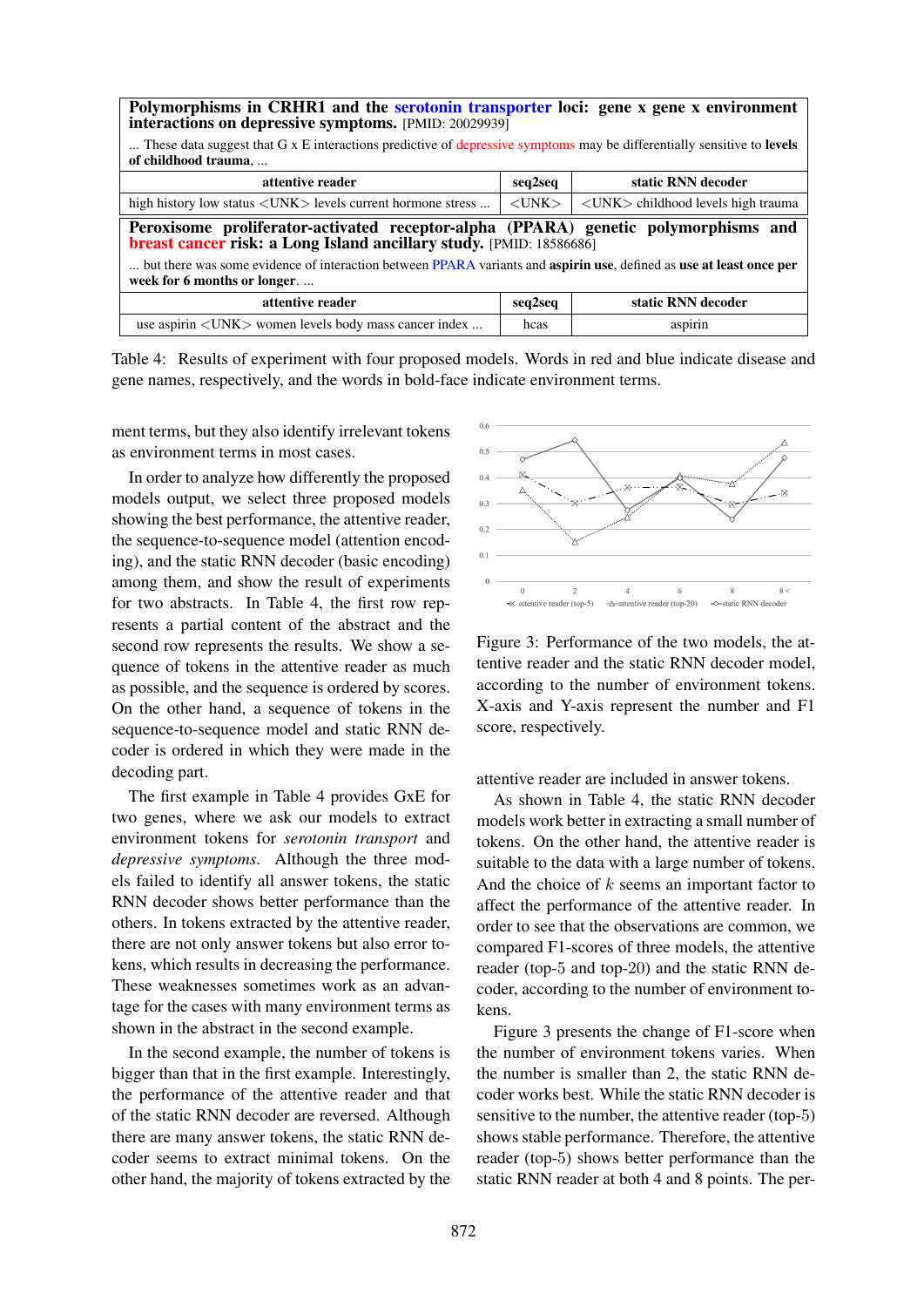|                                               | Serious obstetric complications interact |  |
|-----------------------------------------------|------------------------------------------|--|
| hypoxia-regulated/vascular-expression<br>with |                                          |  |
| genes to influence schizophrenia risk. [PMID: |                                          |  |
| 181957131                                     |                                          |  |
| basic encoding                                | attention encoding                       |  |
|                                               |                                          |  |
| $<$ NOE $>$                                   | obstetric serious                        |  |

Table 5: An example showing the benefits of using attention model: the words in bold-face indicate environment terms.

formance of the attentive reader (top-20), however, increases steadily according to the number. As a result, the attentive reader (top-20) works best at 6 points afterwards.

At 6 points, the performance of the static RNN decoder and that of attentive reader (top-20) are reversed, so it seems that there is not much performance difference among them in the graph. But, the overall difference in performance is much bigger because the average of the numbers in the corpus is nearly 5. As a result, the static RNN decoder outperforms other models. From this observation, we anticipate that if we address the GxE task focusing on the number by combining the two models, the performance will exceed the current best score, 0.426.

In the static RNN decoder, the attention encoding did not seem to work well, which is in contrast to our assumption that it would be better to consider combinations for our task. However, there is a special case showing the benefits of attention encoding as shown in Table 5. Table 5 shows part of an abstract where there are 39 combinations (13 genes and 3 diseases) and four genes associated with schizophrenia among them have the same environment terms (*serious obstetric complications*). Unless considering the combination, it seems hard to identify environment terms due to many negative examples. As a result, given a combination, (*RGS4* and *fetal hypoxia*), without an environment term such as the example in Table 5, the static RNN decoder using a basic encoding seems to regard the majority of combinations including the combination with environment as a negative example, as shown in the first column of Table 5. However, interestingly, the static RNN decoder using attention encoding identified three tokens that are correct environment terms when the four combinations with environment are given. This incorrect result may be due to the lack of training examples like this case. So, if we are given many cases as shown in Table 5, we envision that attention encoding will help improve performance.

## 6 Conclusion

In this paper, we proposed various methods for GxE recognition and showed that our models achieved good performance, despite the inherent difficulty of the task. Unlike general approaches, such as CNN, RNN, and attention mechanism, in order to extract targeted relations or infer the correct answer, we used an RNN decoder as a sequence-to-sequence model with a static decoder, and demonstrated that it is suitable to the task in extracting terms from documents. It is necessary to identify conditional information that creates the contradiction of gene-disease relations to develop advanced systems for understanding the full etiology of a disease or the full genetic network. We anticipate that the model will help researchers not only to identify correct gene-disease relations but also to apply them to other tasks, such as extracting location information that indicates where events occur.

### Acknowledgments

This work was supported by the National Research Foundation of Korea (NRF) grant funded by the Korea government (MSIP) (No. NRF-2017R1A2B4012788).

#### **References**

- Jonathan Berant, Vivek Srikumar, Pei-Chun Chen, Abby Vander Linden, Brittany Harding, Brad Huang, Peter Clark, and Christopher D Manning. 2014. Modeling Biological Processes for Reading Comprehension. In *Proceedings of the 2014 Conference on Empirical Methods in Natural Language Processing*, pages 1499–1510.
- Danqi Chen, Jason Bolton, and Christopher D. Manning. 2016. A Thorough Examination of the CNN/Daily Mail Reading Comprehension Task. In *Proceedings of the 54th Annual Meeting of the Association for Computational Linguistics*, pages 2358– 2367.
- Kyunghyun Cho, Bart Van Merriënboer, Caglar Gulcehre, Dzmitry Bahdanau, Fethi Bougares, Holger Schwenk, and Yoshua Bengio. 2014. Learning phrase representations using RNN encoder-decoder for statistical machine translation. In *Proceedings of the 2014 Conference on Empirical Methods in Natural Language Processing*, pages 1724–1734.